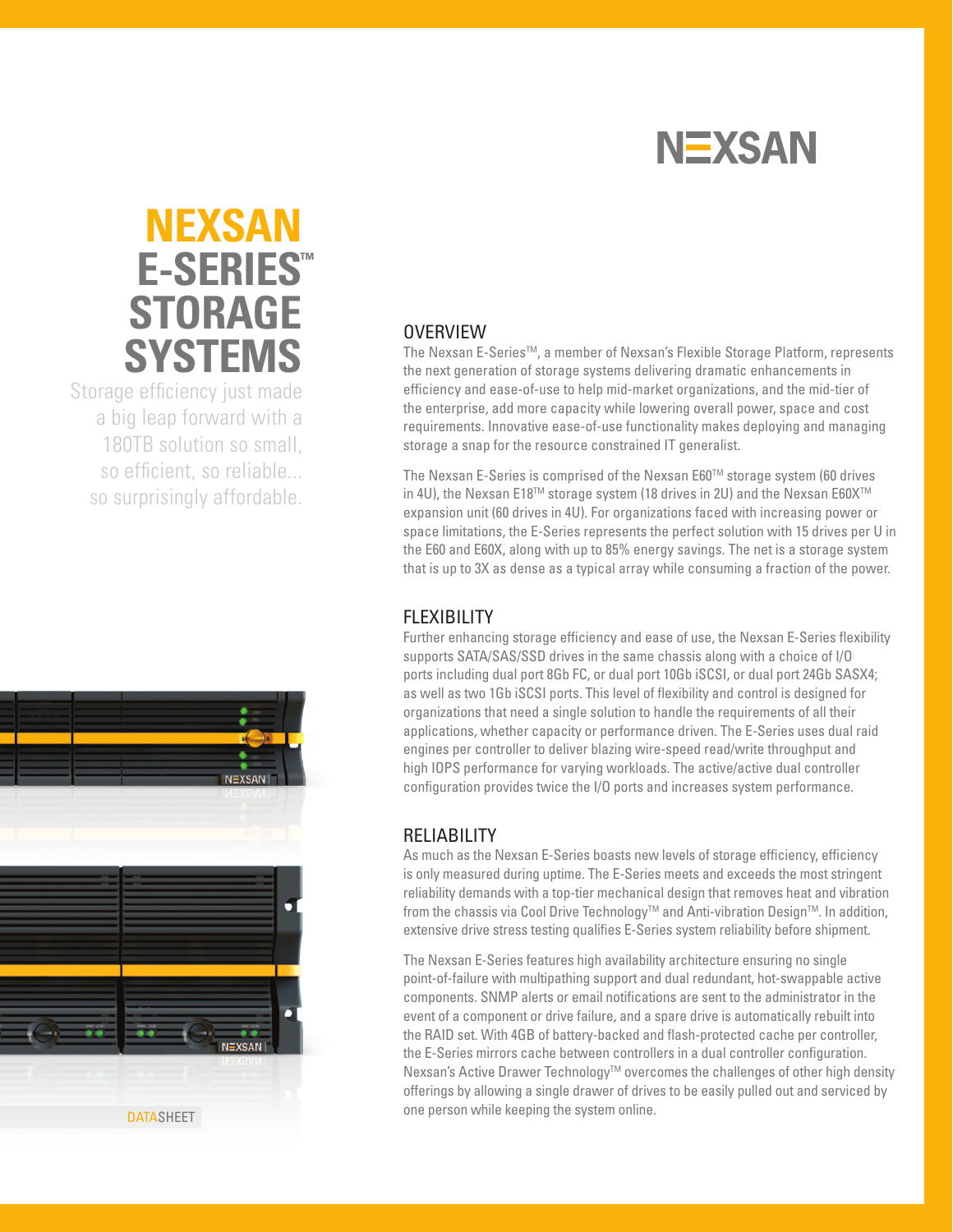## **HIGHLIGHTS**

- **• Extreme Density** E60/E60X contain 60 3.5" disks in 4U; E18/E18X contain 18 3.5" drives in 2U
- **• High Performance** utilizes Nexsan's latest Nexsan E-Series dual RAID engine controller technology
- **• Capacity or Performance** mix and match SATA, SAS and SSD drives (see www.nexsan.com for the latest supported drive size)
- **Active Drawer Technology™** active drawers allow for easy, hot-swappable management of extreme density
- **• High Availability** all active components are redundant and hot-swappable to ensure fault tolerance
- **• Energy Efficient** AutoMAID delivers up to 85% reduction in power consumption
- **Anti-Vibration Design™** maximizes disk life and reduces component wear
- **Cool Drive Technology™** optimizes airflow and cooling
- **• Flexible Connectivity** connect via SAS, Fibre Channel, or iSCSI
- **• Easy to Manage** browser-based management interface is OS independent. Remotely manage one or many systems within a single, intuitive GUI
- **• Turn-key System** includes all cables, active drawers, mounting kit and management software

## technical specifications

- **•**  Single or dual active/active RAID controllers
- **•**  Dual 8Gb FC and dual 1Gb iSCSI per controller (optional dual 24Gb SASx4 or dual 10Gb iSCSI)
- **•**  Supports RAID 0, 1, 1+0, 4, 5 and 6
- **•**  4GB battery and flash protected cache
- **•**  Supports multiple RAID sets and multiple volumes per set; up to 254 LUNS
- **•**  Supports email alerts and SNMP traps
- **•**  Includes RS-232 management port

**Note:** a 1200mm rack is recommended for mounting the E60/E60X

For a full listing of specifications, see **www.nexsan.com** 

Watch customers talk about Nexsan storage systems, www.nexsan.com/videos

**DATASHEET** 

#### MANAGEMENT

Designed with the IT generalist in mind, the Nexsan E-Series comes pre-configured and is up and running in 10 minutes or less using the QuickStart wizard. The Nexsan Storage Manager is a robust storage management software that resides on the storage system and is simply accessed via an IP address over a Web browser – no drivers or host applications required. The Nexsan Storage Manager makes management easy with a single pane-of-glass interface to manage and monitor all local and remote Nexsan storage systems from disk provisioning, RAID hardware management, LUN masking and binding, host data path services, failover/failback, data migration, RAID set builds and power management. By leveraging the E-Series' VDS compliance, Windows users can utilize the storage management tools that are built into Windows Server to perform common administrative tasks.

#### POWER EFFICIENCY

Nexsan's exclusive AutoMAID® technology delivers up to 85% energy savings. When a disk group has not been accessed for a specified time period, it can be placed into progressively lower states of power consumption. On all AutoMAID levels, once the first I/O request has been served, the spindles continue at full speed until enough time has lapsed to progress back into sleep mode, based on the policies established. This is beneficial in instances of long-term bulk storage, archive and backup-to-disk applications that don't need to spin at full speed between backup windows.

#### CAPACITY EXPANSION

Attach the Nexsan E60X expansion unit (60 disks in 4U) or the E18X expansion unit (18 drives in 2U) to either the Nexsan E60 or Nexsan E18 storage systems via up to four 6Gb/s SASx4 (24Gb) connectors for uncompromising performance and resilience against any single point-of-failure. Mix and match up to 60 SSD, SAS and SATA drives to achieve up to 360TB of total capacity.

#### SOLUTIONS

Nexsan E-Series storage systems can be deployed for primary storage, secondary storage and backup-to-disk storage for physical servers or virtual servers running on VMware, Hyper-V or Xen virtualization software. Popular industries and uses include financial, transportation, cloud storage, video and entertainment, scientific and research, local and national government, digital surveillance, medical and law enforcement. The E-Series storage systems are certified as "VMware Ready," the highest level of certification by VMware for Fibre Channel and iSCSI storage and are fully certified for use with Windows Server 2003/2008.

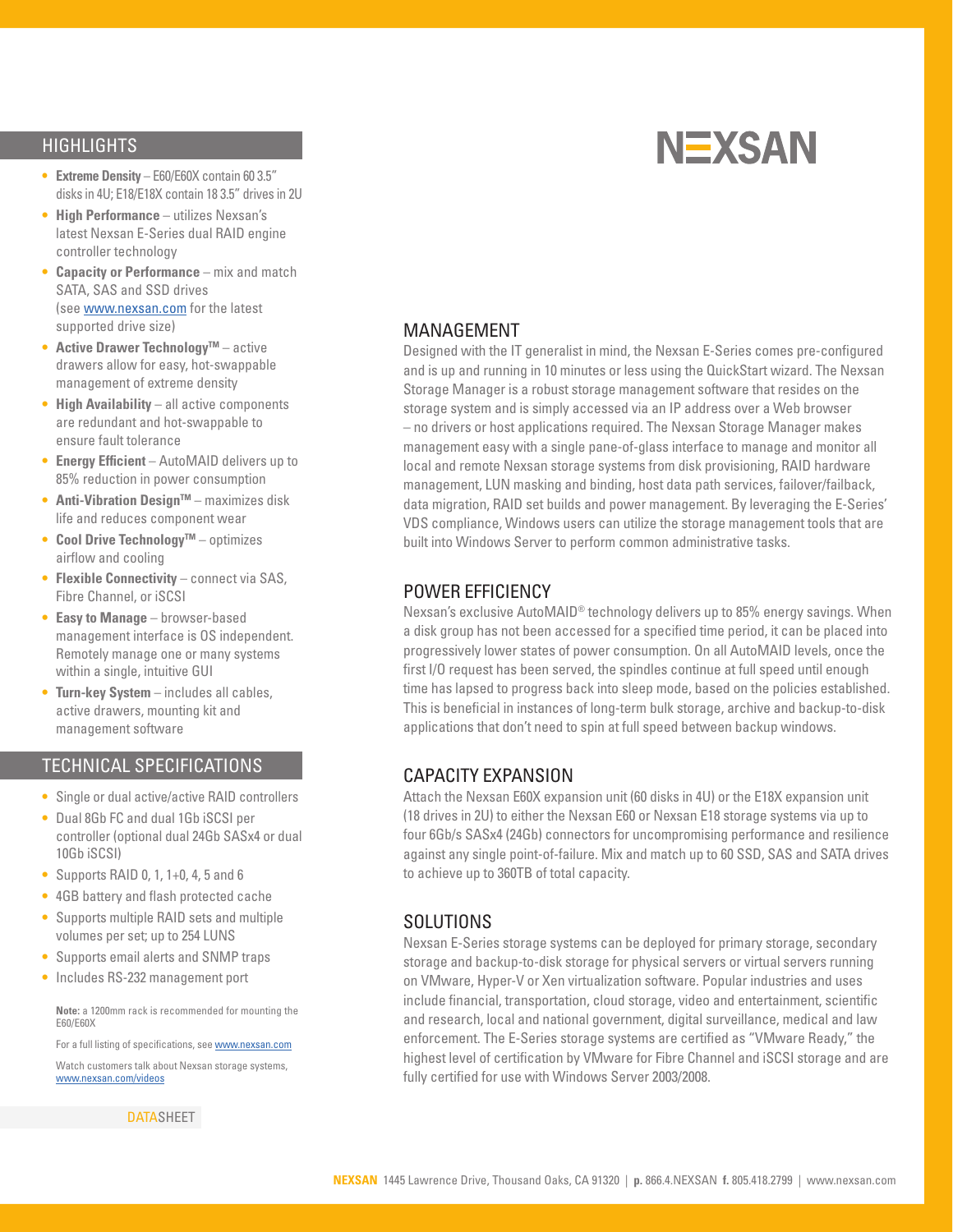

| <b>ENTERPRISE-CLASS</b>                                 |                                                                                                                                                                                                                                                                                                                                                                                                                                                                      |
|---------------------------------------------------------|----------------------------------------------------------------------------------------------------------------------------------------------------------------------------------------------------------------------------------------------------------------------------------------------------------------------------------------------------------------------------------------------------------------------------------------------------------------------|
| Mix & Match Drive Types                                 | Mix and match SSD, SAS and SATA drives to meet varying storage needs.                                                                                                                                                                                                                                                                                                                                                                                                |
| <b>Drive Stress Tests</b>                               | Ensure that only the best quality drives go into Nexsan storage systems.                                                                                                                                                                                                                                                                                                                                                                                             |
| <b>System Drive Tests</b>                               | Drives are tested in the storage system prior to being shipped to a customer.                                                                                                                                                                                                                                                                                                                                                                                        |
| Anti-Vibration Design™                                  | State-of-the-art vibration dampening maximizes reliability and performance.                                                                                                                                                                                                                                                                                                                                                                                          |
| Cool Drive Technology™                                  | Push/pull fans modules and specially designed air channels optimize drive cooling and reliability.                                                                                                                                                                                                                                                                                                                                                                   |
| <b>Dual Active/Active</b><br><b>Storage Controllers</b> | Dual controllers provide additional horsepower and add additional I/O ports for Fibre Channel, iSCSI, or<br>SASx4 access. All LUNs may be made visible on any or all FC, iSCSI, or SAS connections.                                                                                                                                                                                                                                                                  |
| <b>Battery and Flash</b><br><b>Protected Cache</b>      | Cache memory is protected via a battery built into the storage system. The battery has sufficient<br>power to push all data from cache DDR3 RAM into flash where it will be preserved indefinitely.<br>Cache data is synchronously mirrored between controllers to protect uncommitted writes in the<br>event of controller failure.                                                                                                                                 |
| Two RAID Engines per controller                         | Two RAID engines reside on each E-Series controller to accelerate RAID operations, resulting in blazing<br>fast sequential and random I/O performance.                                                                                                                                                                                                                                                                                                               |
| <b>High Availability</b>                                | All active components are redundant and hot-swappable including power supplies, fans, disks<br>and controllers.                                                                                                                                                                                                                                                                                                                                                      |
| <b>Host Data Path Services</b>                          | Included with every E-Series. Utilize multiple paths from a server to a LUN for increased bandwidth, as<br>well as ensuring there is no single point-of-failure between the servers and their storage.                                                                                                                                                                                                                                                               |
| <b>Fibre Channel and iSCSI</b><br>Multi-protocol Access | Both the Fibre Channel and iSCSI host ports can be utilized at the same time.                                                                                                                                                                                                                                                                                                                                                                                        |
| Disk Provisioning                                       | Place hard drives into RAID sets; determine the RAID type; establish hot spares and the RAID set<br>auto-rebuild policies; and expose RAID sets as one or more logical address units (LUNs).                                                                                                                                                                                                                                                                         |
| <b>RAID Hardware Management</b>                         | Sets RAID levels and manages the caches in single or dual active/active controller<br>configurations.                                                                                                                                                                                                                                                                                                                                                                |
| <b>LUN Masking and Binding</b>                          | Ensures that only the hosts that are supposed to have access to a virtual disk get it. Hosts must<br>authenticate before being granted access.                                                                                                                                                                                                                                                                                                                       |
| <b>EFFICIENT</b>                                        |                                                                                                                                                                                                                                                                                                                                                                                                                                                                      |
| <b>Industry-leading Storage Density</b>                 | The E-Series chassis delivers industry-leading storage density. The E60 and E60X provide up to<br>60 drives in just 4U of rack space, or 15 drives per U; and the E18 provides 18 drives in 2U of rack<br>space, or 9 drives per U.                                                                                                                                                                                                                                  |
| AutoMAID <sup>®</sup> Power Management                  | Each RAID set can have its drives progressed into deeper levels of sleep when they have not been<br>accessed for a specified period of time, saving power. There are 4 levels of power management to<br>balance power savings and responsiveness to first I/O request for varying applications. No changes<br>need to be made to applications to get the advantages of AutoMAID. E-Series delivers up to 85%<br>reduction in power and cooling with AutoMAID level 4 |

**DATASHEET**